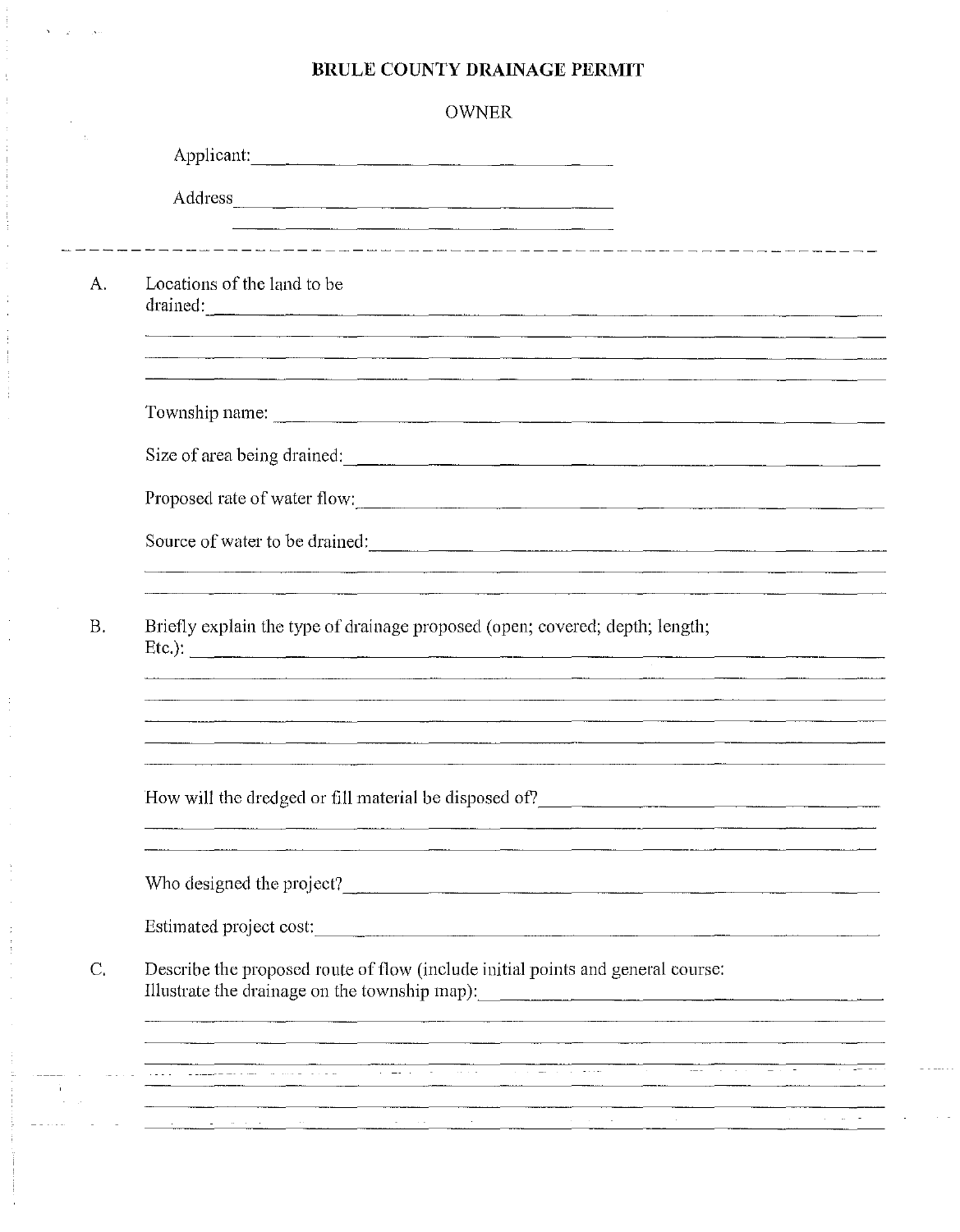List the names and addresses of all servient landowners within two mile of where the water will exit your property.

 $\hat{\mathbf{r}}$  $\bar{\omega}_0$ 

 $\frac{1}{4}$ 

 $\sim 300$  km s  $^{-1}$ 

Ť. ł,

 $\hat{\mathbf{r}}$ 

 $\label{eq:2.1} \begin{aligned} \mathcal{L}_{\mathcal{A}}(\mathcal{A}) & = \mathcal{L}_{\mathcal{A}}(\mathcal{A}) + \mathcal{L}_{\mathcal{A}}(\mathcal{A}) + \mathcal{L}_{\mathcal{A}}(\mathcal{A}) + \mathcal{L}_{\mathcal{A}}(\mathcal{A}) \end{aligned}$ 

 $\ddot{\phantom{0}}$ 

 $\ddot{\phantom{0}}$ 

| Name       |                                                                          | Address                            |
|------------|--------------------------------------------------------------------------|------------------------------------|
|            |                                                                          |                                    |
|            |                                                                          |                                    |
|            |                                                                          |                                    |
|            |                                                                          |                                    |
|            | (if more room is needed, use the back of this sheet.)                    |                                    |
|            |                                                                          | What makes this project necessary? |
|            |                                                                          |                                    |
|            |                                                                          |                                    |
|            | Will the project have an impact on the following? If yes, explain below. |                                    |
|            |                                                                          | Yes<br>No                          |
|            | -public health,                                                          |                                    |
|            | safety and welfare<br>-pollution                                         |                                    |
|            | -flood and storm                                                         |                                    |
|            | hazards                                                                  |                                    |
|            | -sedimentation and                                                       |                                    |
|            | erosion                                                                  |                                    |
|            | -water supply                                                            |                                    |
|            | -water quality                                                           |                                    |
|            | -water recharge                                                          |                                    |
|            | and discharge                                                            |                                    |
|            |                                                                          |                                    |
|            |                                                                          |                                    |
|            |                                                                          |                                    |
|            |                                                                          |                                    |
|            |                                                                          |                                    |
|            |                                                                          |                                    |
|            |                                                                          |                                    |
|            |                                                                          |                                    |
|            | Owner's Signature                                                        |                                    |
|            |                                                                          |                                    |
|            |                                                                          |                                    |
|            |                                                                          |                                    |
| Office Use |                                                                          |                                    |
|            |                                                                          |                                    |
|            |                                                                          |                                    |
|            |                                                                          |                                    |

 $\mathbb{Z} \times \mathbb{Z} \rightarrow \mathbb{Z}$